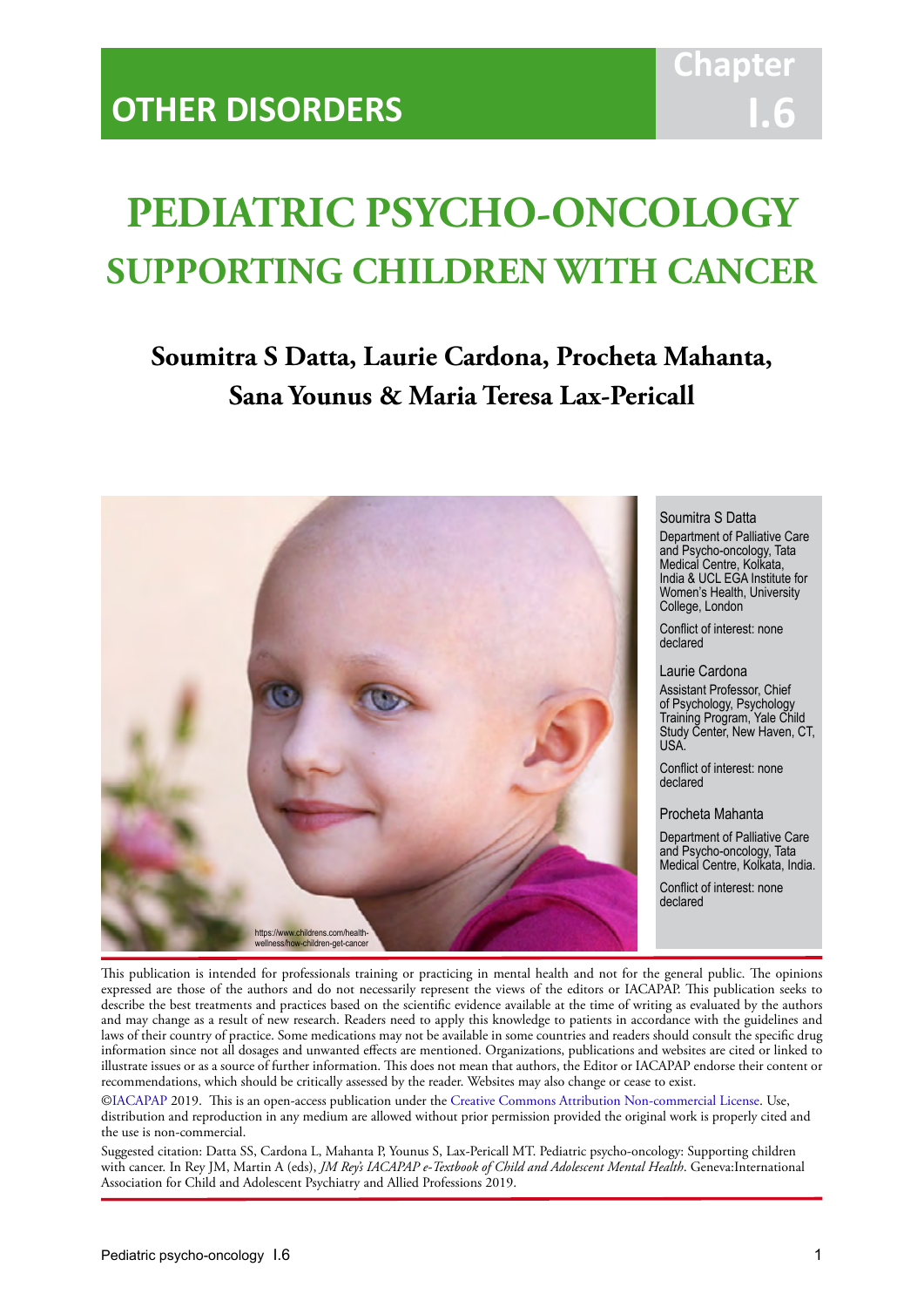cording to the <u>World Health Organisation</u> approximately 300,000 children aged 0 to 19 years of age are diagnosed with cancer each year. The common childhood cancers include leukemias, brain cancers, lymphomas, and solid t children aged 0 to 19 years of age are diagnosed with cancer each year. The common childhood cancers include leukemias, brain cancers, lymphomas, and solid tumours such as neuroblastoma and Wilms tumor. In the past few decades, the outcome of childhood cancer has progressively improved. In highincome countries more than 80% of children with cancer are cured, although in many low- and middle-income countries outcome is less favorable.

Children diagnosed with cancer and their families may be psychologically distressed at the time of diagnosis or later, during the course of treatment. Even with complete recovery, children may have poor self-esteem, hesitate to get back to their usual life, and their families may remain over-protective for many years following cure. Some childhood cancer survivors may not fully explore life due to these worries and fears. Pediatric psycho-oncology is a branch of pediatric liaison psychiatry and health psychology that deals with the emotional and behavioral aspects of children with cancer. This includes identifying and managing the psychiatric comorbidities during cancer care to optimize the medical outcome by influencing maladaptive health behaviors such as non-adherence to health advise, and contributing to the rehabilitation of these children so that they are able to reach their full potential. Assessment and intervention in pediatric psycho-oncology have to be age appropriate, address parental concerns, and be empowering for the primary caregivers. Some of the large oncology centers have mental health professionals dedicated to address the psychological needs of children with cancer but this is not universally available around the world. The present chapter seeks to be a training resource for mental health professionals to understand and learn about the psychiatric and psychological care of children and young people with cancer over and beyond the standard child psychiatry and health psychology interventions.

# **INTEGRATING PSYCHIATRIC CARE WITH CANCER CARE**

Children with cancer as well as their parents are at increased risk for significant psychosocial difficulties during all phases of treatment, including survivorship (Steele, 2015). The Standards for Psychosocial Care for Children with Cancer and Their Families (Wiener, 2015) provides the first evidence-based clinical standards for addressing the psychosocial care of pediatric cancer patients and their families. These standards recommend that:

- Youth with cancer and their families should receive routine and systematic assessment of their psychosocial needs during treatment and survivorship
- High risk patients should be routinely monitored for neuropsychological deficits
- Youth and family should have access to psychosocial interventions, including psychological interventions for invasive medical procedures, and psychiatry as needed
- When necessary, youth and families should receive developmentally appropriate end of life care, including bereavement support.

Patenaude et al (2015) recommend that mental health professionals working in pediatric psycho‐oncology be experienced in psychotherapeutic interventions

#### Sana Younus

Department of Psychiatry, Aga Khan University, Karachi, Pakistan.

Conflict of interest: none declared

#### Maria Teresa Lax-Pericall

National & Specialist Paediatric Liaison Services, Kings College Hospital, South London and Maudsley NHS Foundation Trust, Denmark Hill, London.

Conflict of interest: none declared

**Acknowledgements** 

We are indebted to Mr Sourav Patra of Mandrex Designs, Kolkata, Ms Devi Nandakumar, clinical psychologist, and Dr Arnab Mukherjee, consultant psychiatrist, for helping us prepare the educational videos included in this chapter. The videos were shot at the Tata Medical Centre, Kolkata.

Correspondence: Soumitra Shankar Datta, ssdatta2000@yahoo.com

In the immediate aftermath of a diagnosis of cancer, many children and parents show high levels of distress. Parents and young people have a need for accurate information delivered in a sensitive and timely manner. [The](https://www.cclg.org.uk/)  [Childhood Cancer and](https://www.cclg.org.uk/)  [Leukemia group](https://www.cclg.org.uk/) has resources for parents including information leaflets in various languages. There are also resources for [children](https://www.cclg.org.uk/podc/caring-for-a-child-with-cancer-in-developing-countries)  [in developing countries,](https://www.cclg.org.uk/podc/caring-for-a-child-with-cancer-in-developing-countries) and guidelines on [how to](https://www.cancer.net/coping-with-cancer/talking-with-family-and-friends/how-child-understands-cancer)  [communicate with children](https://www.cancer.net/coping-with-cancer/talking-with-family-and-friends/how-child-understands-cancer)  [with cancer](https://www.cancer.net/coping-with-cancer/talking-with-family-and-friends/how-child-understands-cancer) and their families.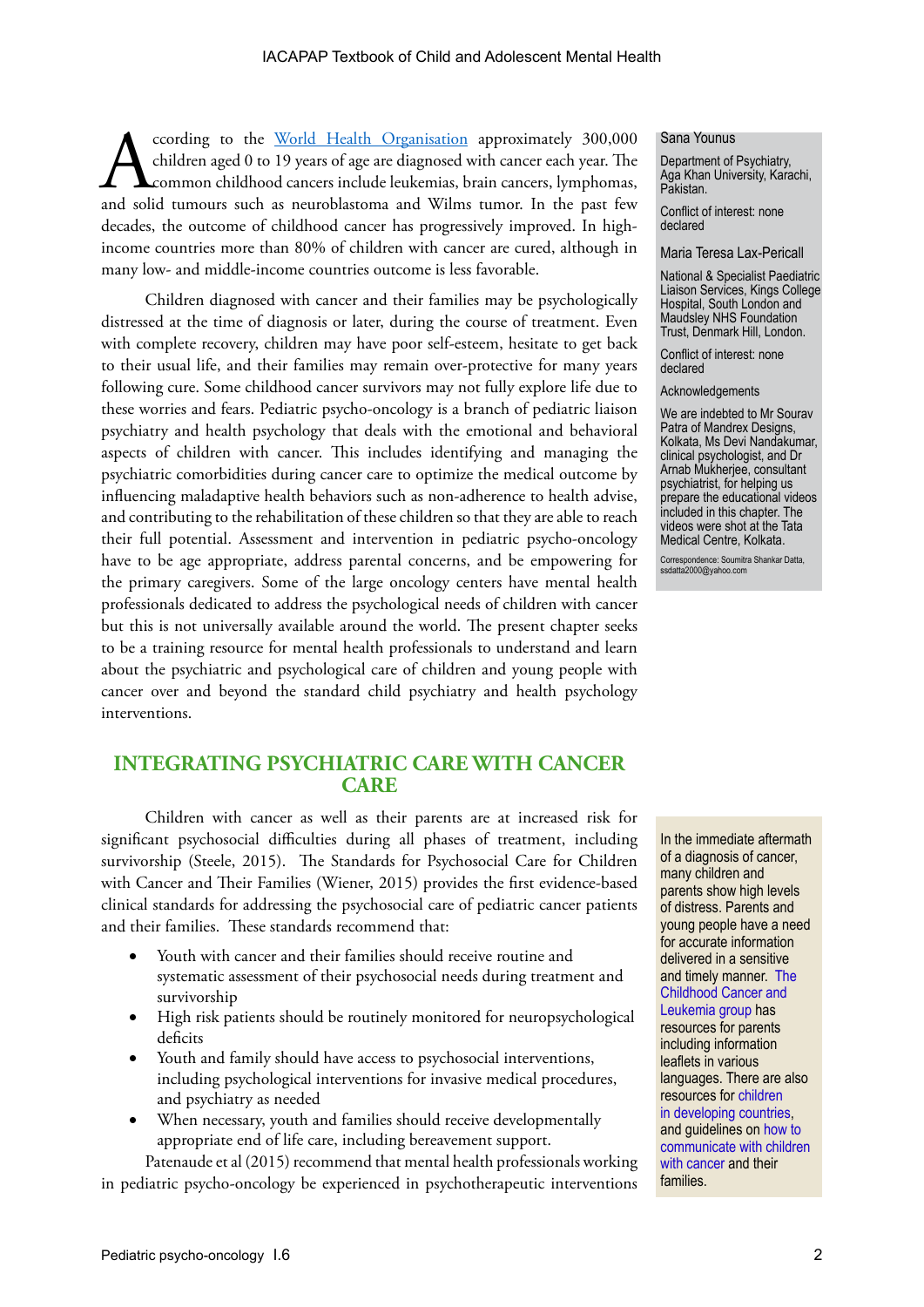to children with cancer and their families, be trained in grief and bereavement support, and competent in handling the various ethical issues that are unique to pediatric cancer care.

Medical settings with limited mental health professionals need to utilize other members of the health care team (e.g., nurses, residents) to assist with standardized psychosocial screening of all pediatric patients at diagnosis. Screening of all patients during the immediate time following diagnosis has been supported by research that indicates this is the period of greatest distress for children and their families (Kazak et al, 2015). Universal psychosocial screening has the benefit of identifying children and families with the greatest need of immediate psychological support.

Treatment centers with limited mental health resources also need to provide training to the medical staff in strategies for supporting the emotional health of families and children by teaching the staff how to recognize normative and problematic forms of coping, and principles of child development. Additionally, medical staff should have knowledge about, and access to published and on-line psychoeducational materials that they can share with families including books and videos that provide disease education, procedural preparation, and on-line social support forums (Steele, 2015).

Well-funded, larger pediatric cancer centers may have multiple mental health professionals integrated in the multidisciplinary medical team. In such centers, it is possible for several disciplines (child life specialists, psychologists, psychiatrists, social workers, spiritual leaders) to contribute simultaneously to the emotional well-being of children and their families (Wiener, 2015). The services offered by these providers may include:

- Diagnostic evaluation and assessments of children and family members
- • Development and implementation of psychotherapeutic individual and family treatments
- Neuropsychological testing, and
- School-based consultation regarding school re-entry.

Additionally, mental health clinicians provide ongoing consultation on the psychological management of patients to members of the medical team (Wiener et al 2015). The challenge in larger mental health teams is the coordination of communication and intervention efforts, to avoid fragmentation and duplication of services. Therefore, a clear delineation of each mental health professional's role is necessary, and communication of those roles to the families and medical team becomes critical. Multidisciplinary coordination amongst the members of the mental health team can be facilitated through regular psychosocial rounds in which patients' psychosocial care plans are devised collaboratively.

There is an emerging trend in some countries toward the use of telehealth for mental health services for patients with cancer, which aims to reduce barriers to care such as geographical isolation and limited resources (Walsh, 2018). For example, in Australia, there is an on-line parent training program called "Cope, Adapt, Survive: Life After Cancer" which introduces cognitive behavioral interventions to improve the quality of life of families affected by pediatric cancer (Wakefield, 2015).



Click on the image to view the short video clip: Introduction to Pediatric Psycho-Oncology (2:33)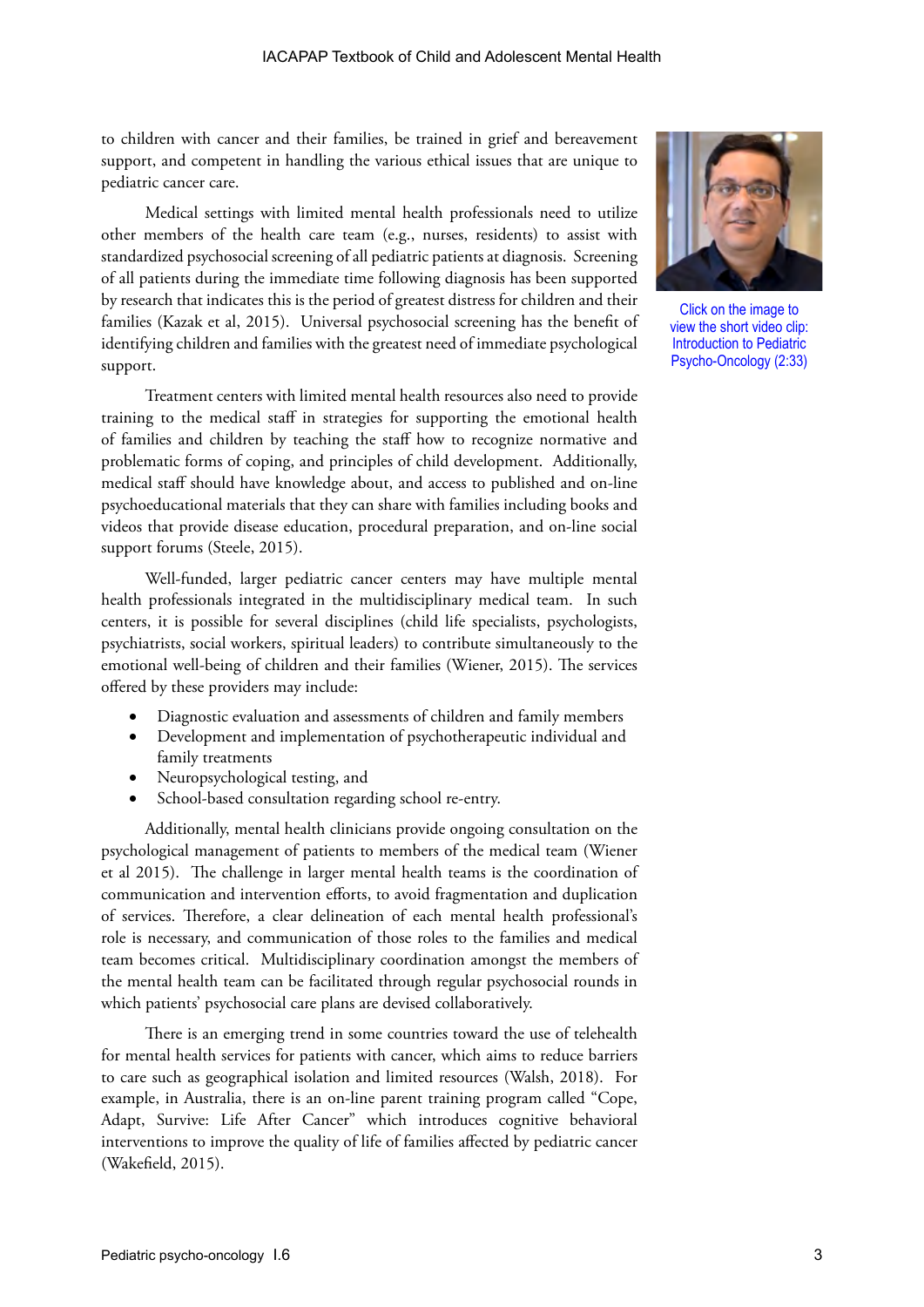# **COMMON PSYCHOLOGICAL COMORBIDITIES**

#### **Anxiety and Procedural Anxiety**

Children with cancer spend prolonged periods of time in hospital and their normal life is invariably disrupted. Understandably, parents are also anxious, and it is not uncommon for children to recognize the increased anxiety of their primary caregivers. Anxiety can manifest at any stage of treatment but is common, often intense, at the beginning, and can at times be expressed as refusal of treatment or procedures. The most common forms exhibited are:

- Procedural anxiety (fear of procedures)
- Generalized anxiety disorder
- Adjustment disorder, and
- Mixed anxiety and depressive disorders.

*Procedural anxiety* can develop when a newly diagnosed child with cancer has to undergo invasive procedures that are deeply unpleasant (e.g., blood tests, bone marrow biopsy) and must endure frequent admissions to hospital. For a premorbidly anxious child this may lead to extreme fear of hospitals and medical staff. Anticipating painful procedures, children may panic when they travel towards the hospital. It is not uncommon for some children to cry inconsolably or freeze during the procedures. In between procedures they may remain anxious and often talk about the experience of undergoing tests.

#### **Adjustment Disorders**

Children and teens with cancer are usually able to comprehend the seriousness of the disease and as a consequence can become quite distressed by the diagnosis. Additionally, they become upset about the loss of contact with peers, disruptions in school attendance and their inability to participate in their usual activities. Patients with adjustment disorder may display transient anxiety, mood symptoms, or conduct problems not severe enough to qualify for a full diagnosis of anxiety or major depression, for example. Irritability or sadness may worsen before each hospital visit, and sleep and appetite may be disrupted for a few days. There may be subjective feelings of an inability to cope and plan ahead. It is assumed that these responses would not have emerged without the stress of cancer.

#### **Depression**

Some children undergoing treatment for cancer may present with social withdrawal, low mood, irritability, crying spells, and psycho-motor retardation/ agitation suggestive of subsyndromal depression. Some young people may experience depression following mutilating surgery, which may affect their ability to participate in preferred activities or that change their physical appearance. Depression may also emerge due to the loss of contact with peers or the inability to go to school. In the absence of randomized controlled trials on depression in children with cancer, clinicians rely on the existing evidence base. A combination of medication and psychological treatment is possibly the best option as there is no evidence for one treatment over another.

Cognitive behavioral techniques such as relaxation training and cognitive restructuring are particularly effective for children. At times, cognitive behavioral therapy for depression may not be feasible due to the physical and cognitive fatigue



Click on the image to view a short video clip about depression in children with cancer (3:11)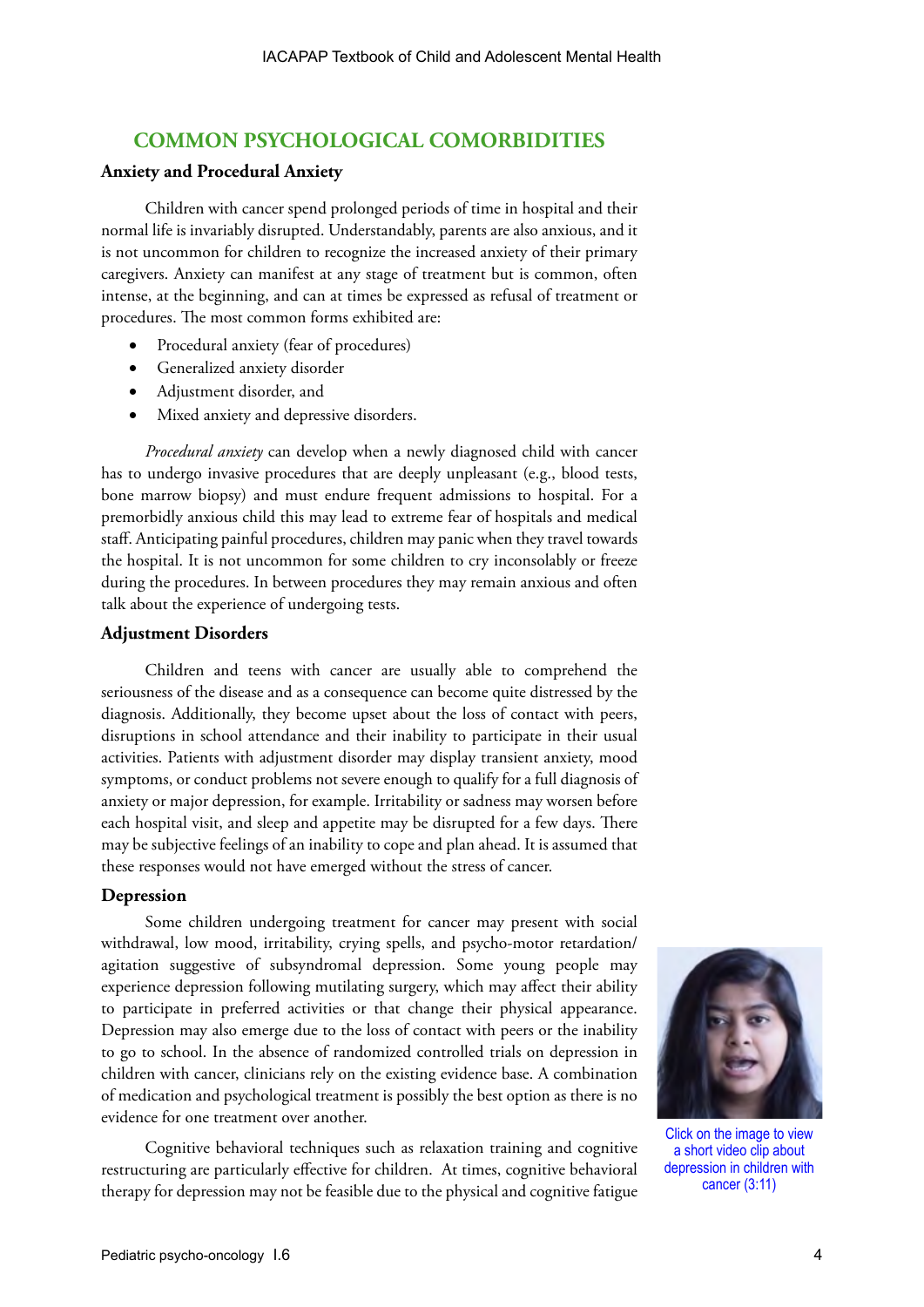associated with treatment. Alternatively, family therapy may work particularly well as it provides a scaffold around the child and helps to empower the immediate caregivers. The role of medication in treating depression will be discussed later in the chapter.

#### **Agitation and Behavioral Difficulties**

Corticosteroids are vital in the treatment of acute lymphoblastic leukemia, which is the commonest malignancy in childhood. Children with leukemia on corticosteroids can present with increased restlessness and agitation. The effectiveness of this group of medications comes with a range of physical and psychological side effects ranging from mild changes in mood and cognition to overt psychotic symptoms (Drozdowicz & Bostwick, 2014). Psychological side effects usually emerge within days of onset of treatment. Like in adults, mood symptoms (e.g., irritability, emotional lability, pressured speech) are the commonest, and are sometimes accompanied by psychotic symptoms (delusions, hallucinations). Chronic treatment with corticosteroids may cause depressive symptoms, while short-term therapy has a greater association with manic symptoms.

Children with leukemia rarely exhibit self-injurious behavior but they may become moody and aggressive towards their caregivers. Acute agitation is quite disruptive and often results in a pediatric psycho-oncology referral as nurses and oncologists find it difficult to manage such behaviors. A combination of behavioral interventions and psychotropic medication may be necessary to manage the psychological side effects.

# **Neurodevelopmental Disabilities**

Children with cancer who have a previous diagnosis of autism spectrum disorder or significant developmental delay may be a challenge to manage in the pediatric oncology ward. These children can become distressed by even routine medical procedures, day to day changes in the hospital environment, and their lack of familiarity with the adults attending to them. Children with neurodevelopmental disorders benefit from special accommodations (e.g., single rooms, low stimulation, picture schedules) and often respond better to medical care delivered by a consistent group of nurses and doctors. Often, they struggle with abstract thinking; therefore, medical education needs to be provided in a more concrete way, such as through drawings and photographs. These may help their understanding better than verbal instructions. Most importantly, parents must be actively engaged in the care of children with developmental disorders to lessen their distress.

#### **Substance Misuse**

Occasional experimentation with alcohol and substances is common in adolescents. Consequently, teenagers undergoing cancer treatment should be asked routinely about substance use and misuse as that will have serious implications during and following treatment. Once the young persons become cancer survivors, during follow up appointments, they should be specifically asked about high-risk behaviors, including substance misuse. This is particularly important as substance misuse may be associated lack of attendance to appointments and screenings, needed to test for recurrence. Misuse of substances also contributes to an overall

#### **The Life of a 12-year-old** "I want to… I want to walk but I am scared, what if I fall? My parents worry all the time. They usually hold my hands when I walk. Well, I am not like the other kids and I'll never again be like them" muttered

Shantanu, a 12-yearold boy diagnosed with medulloblastoma.

Following surgery, he started having difficulties walking, often losing his balance. He had resumed schooling recently. However, he skipped school often, preferring to stay at home. He showed low mood, had lost interest in activities that he enjoyed earlier, had dwindling selfconfidence, and low selfesteem.

CBT was initiated to address these issues, having six weekly sessions. Liaison with school helped Shantanu to experience some successes, reinforced by rewards and praise. Over time Shantanu became less preoccupied with his walking difficulties and redirected his spare time into hobbies that required less physical ability, like learning to play chess.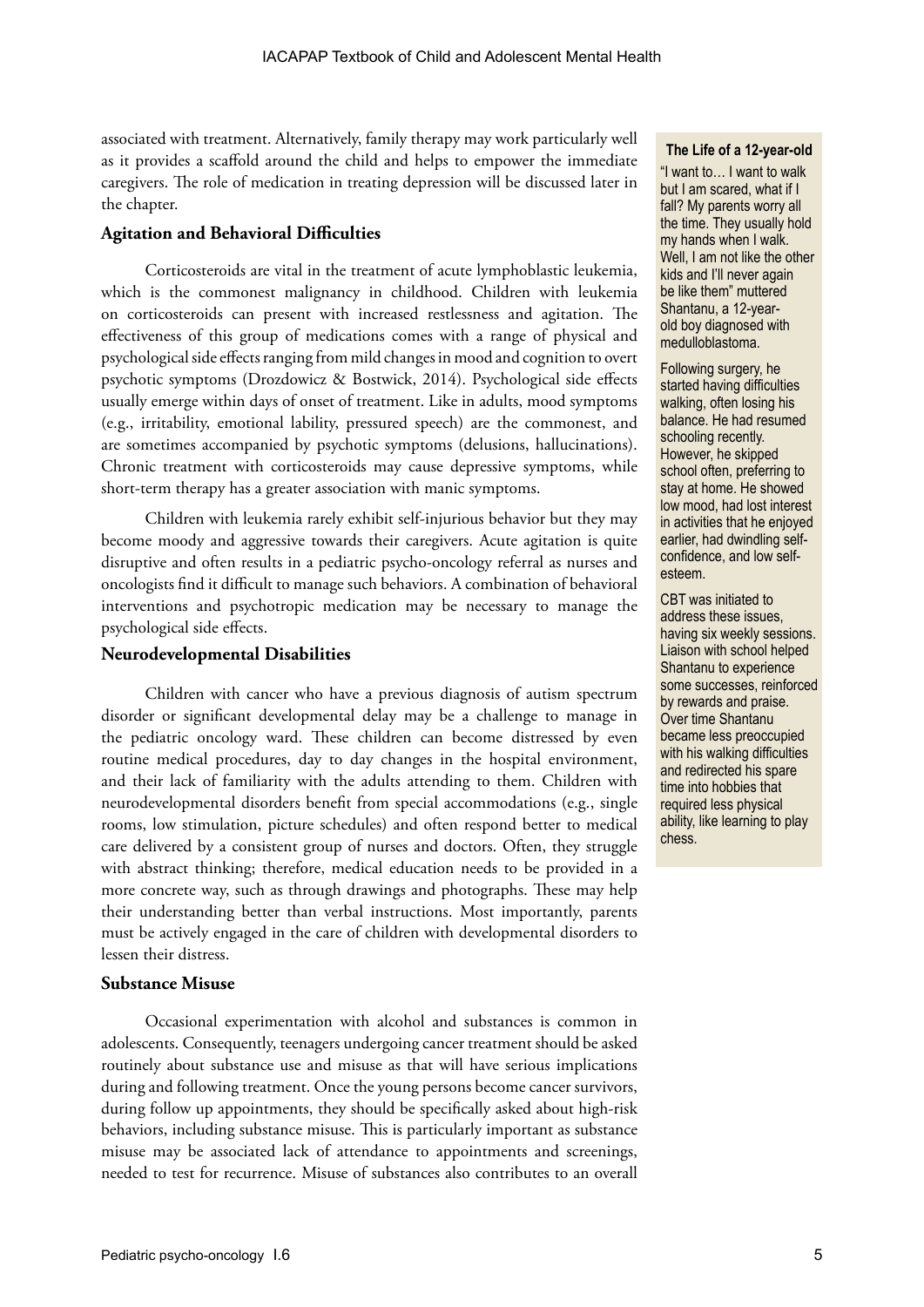unhealthy life style (Verrill et al, 2000). Substance misuse needs to be addressed during cancer care and at follow-up.

#### **Body Image Problems**

Some young people may develop concerns about their body image because of the impact of the disease or its treatment, such as loss of hair or loss of a limb following amputation (Lee et al, 2015). Body image concerns may persist beyond cure and become problematic at the point of their reintegration back to normal life. Psychological treatment is the treatment of choice and may require sessions over many months to restore self-confidence.

# **CHILDREN WITH BRAIN TUMORS**

Brain tumors are the second most common cancers of childhood. The location of primary brain tumors is infratentorial in about 60% of cases (gliomas and medulloblastomas); the remaining are usually midline tumors (e.g., germ cell tumors and craniopharyngiomas). Benign brain tumors are non-cancerous but can be lethal because of their location in the brain, their ability to infiltrate locally, to cause inflammation, or because of the possibility of transforming into malignant. Some tumors can recur after resection. At the time of diagnosis there may be acute or chronically raised intracranial pressure, or infiltration or compression of CNS areas. A presentation with change in behavior may happen but is rare.

Survival for children with brain tumors has improved, but many survivors experience cognitive and psychological or psychiatric consequences, which may be related to the tumor itself, the treatment (surgical, radiotherapy, chemotherapy), or to other factors, like the psychological reaction of the child and family, related and environmental factors. In these cases, mental health clinicians should undertake a thorough assessment of the child's psychological symptoms, they should know the tumor location, staging, therapy, and the physical consequences of the tumor.

#### **Neurocognitive Outcomes**

Cognitive consequences typically emerge in the first few years and range from mild to severe. Risk factors for cognitive problems include tumor characteristics, treatment variables (e.g., dose of radiation), and individual variables, such as age at diagnosis (Stavinoha et al 2018; Palmer et al, 2003).

Some aspects of intelligence may be more affected than others (for a review, see Ruiter, 2013). For example, attention, processing speed, and working memory (Reeves et al, 2006) may be affected more than other cognitive constructs and they may have a high impact in the post-treatment adaptation of the child. Importantly, studies have shown that the decline in processing speed and working memory may be related to a failure to make gains over time rather than a true decline in function (Ris & Abbey 2010).

Family and environmental factors are also important but have been less researched. Carlson-Green et al (1995) reported that children from higher socioeconomic levels and children whose mothers had better coping strategies had better intellectual outcomes. Arch et al (2012) reported that academic underachievement was related to low levels of support to the family and high levels of conflict; the effects of these two factors continued to be significant after controlling for age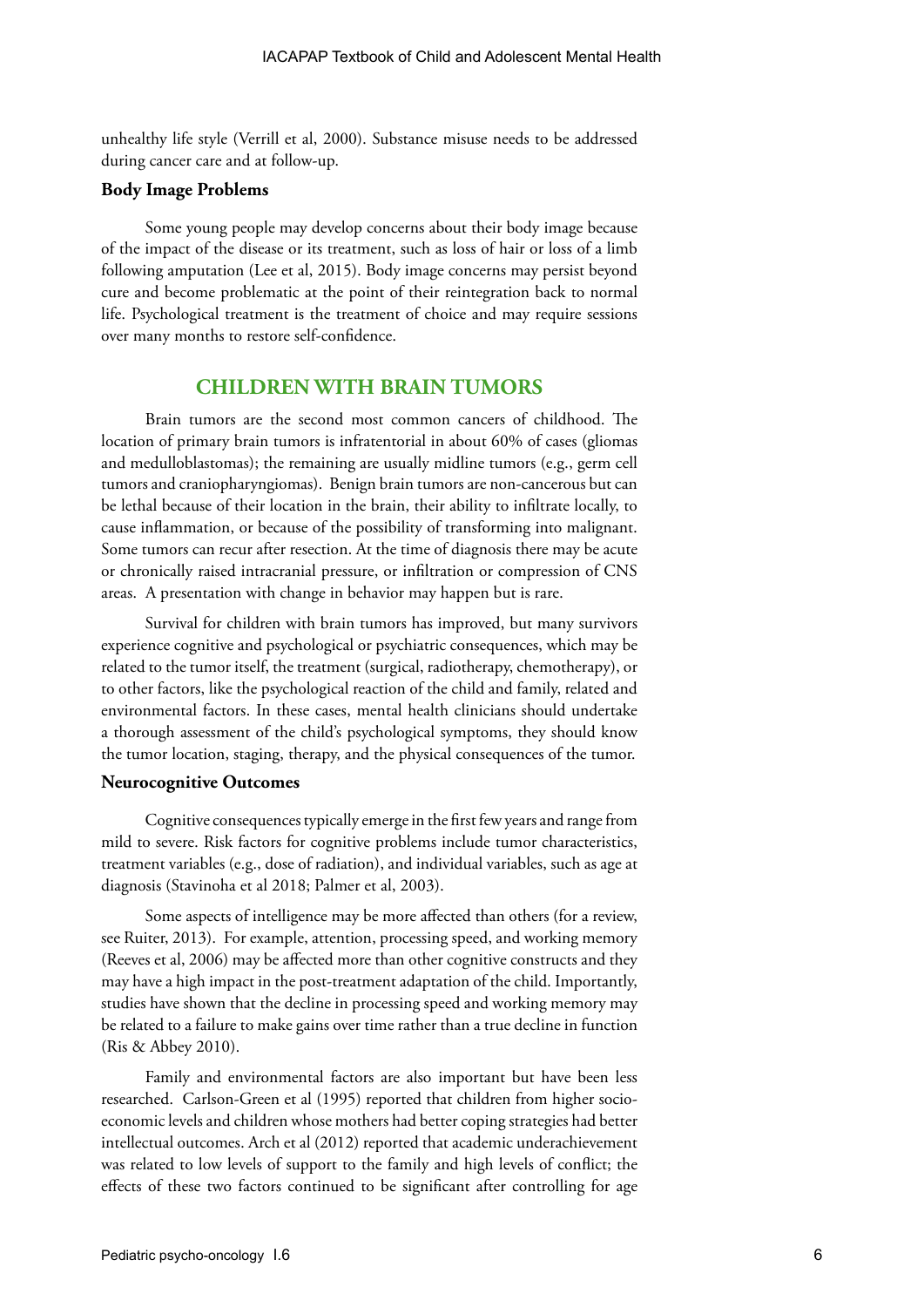| Table I.6.1 Psychosocial assessment of children with brain<br>tumour                                                                                                                                                                                                                                                                                                                                                                                                                                                                                                       |                                                                                                                                                                                                                                                                                                                                                                                                                                   |  |
|----------------------------------------------------------------------------------------------------------------------------------------------------------------------------------------------------------------------------------------------------------------------------------------------------------------------------------------------------------------------------------------------------------------------------------------------------------------------------------------------------------------------------------------------------------------------------|-----------------------------------------------------------------------------------------------------------------------------------------------------------------------------------------------------------------------------------------------------------------------------------------------------------------------------------------------------------------------------------------------------------------------------------|--|
| Initial evaluation                                                                                                                                                                                                                                                                                                                                                                                                                                                                                                                                                         | <b>Post-treatment evaluation</b>                                                                                                                                                                                                                                                                                                                                                                                                  |  |
| Premorbid development, psychosocial<br>history and functioning<br>History of genetic disorders (e.g.,<br>neurofibromatosis, nevoid basal cell<br>carcinoma)<br>Significant life events<br>Educational attainment and academic<br>strengths and difficulties<br>Psychological risk factors and resilience<br>Family functioning, parental psychiatric<br>disorders and their coping with other life<br>events<br>Availability of social support<br>Social factors (e.g., poverty, housing)<br>Type of cancer: nature, location,<br>prognosis, and treatment received so far | Impact of physical sequelae (e.g., loss<br>of vision, hemiparesis, sensory deficits,<br>epilepsy, neuro-endocrine, speech<br>problems)<br>Treatment received so far<br>Educational engagement<br>$\bullet$<br>Cognitive problems<br>Psychological symptoms<br>$\bullet$<br>Family functioning<br>$\bullet$<br>Changes in parenting style following<br>$\bullet$<br>completion of treatment<br><b>Current social circumstances</b> |  |

of the child, radiation, and chemotherapy treatment. The [Children's Oncology](http://www.survivorshipguidelines.org/pdf/LTFUGuidelines_40.pdf) [Group](http://www.survivorshipguidelines.org/pdf/LTFUGuidelines_40.pdf) has developed assessment guidelines for children with brain tumors that can be accessed [here.](http://www.survivorshipguidelines.org/pdf/LTFUGuidelines_40.pdf)

# **Psychiatric Outcomes**

Children with brain tumors have been found to be more socially isolated, perceived by peers as being sick, easily fatigued, and absent from school more often (Vannatta et al, 1998). Schulte et al (2018) report that half of the survivors of brain tumors experience problems in social relationships and that social deficits may worsen with time. Younger age at diagnosis predicts a poorer social outcome.

Posttraumatic stress symptoms, anxiety, emotional lability, and behavioral problems have been described in patients with brain tumors (Bruce et al, 2011). A review by Zyrianova et al (2016) found that 57% of children with brain tumors had behavioral and psychological symptoms, especially internalizing problems. They report that the location of the lesion is related to the neuropsychiatric outcome. Supratentorial, right-sided cerebellar and vermis lesions having the poorest outcomes. Lesions of the vermis of the cerebellum are associated with dysregulation of affect. Attention problems are common but it is unclear whether full ADHD is more common than in the general population. Various specific syndromes have been described, such us cerebellar mutism, posterior fossa syndrome, and cerebellar cognitive affective syndrome (Schahmann & Sherman, 1998; Levisohn et al, 2000).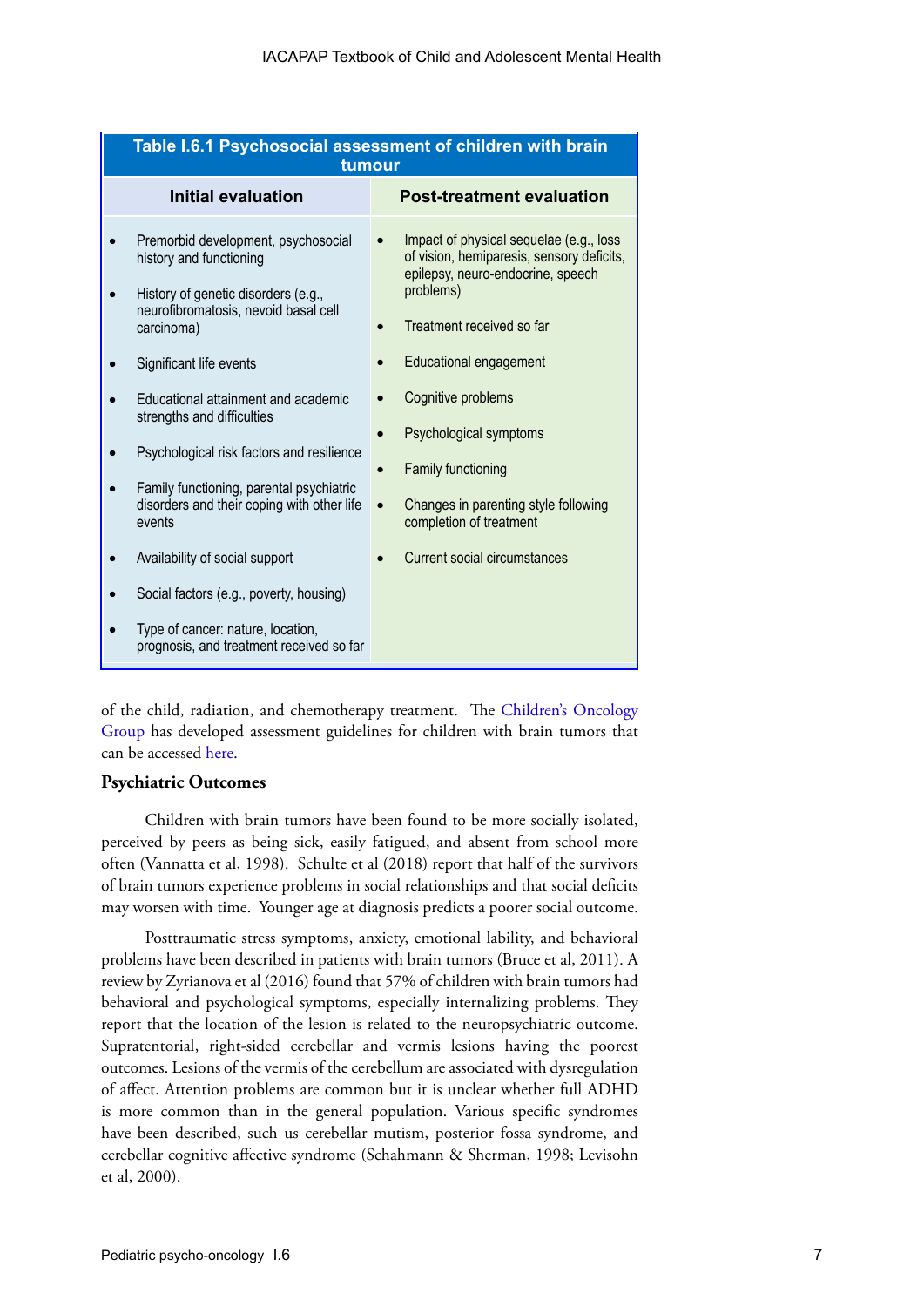

# **TREATMENT REFUSAL**

It is not unusual to receive urgent referrals from pediatric oncology teams when young people suddenly refuse treatment ([Brown & Slutzky, 2016](https://pediatrics.aappublications.org/content/140/6/e20171951)). This is to be considered as an emergency. Steps for managing this are given in the Table I.6.2. From a medico-legal perspective, in most countries, the medical treatment of children and teens requires consent from one of the parents. However, in reality the young person needs to cooperate in protracted treatments such as those for cancer. It is extremely difficult to undertake a procedure like stem cell transplantation or administer repeated cycles of chemotherapy against the will of the young person even though, legally speaking, parental consent may be adequate and sufficient. Hence, many pediatric oncology teams currently document assent from a young person in addition to parental consent when they treat adolescent patients with cancer.

# **INDIVIDUAL PSYCHOLOGICAL TREATMENT**

Common modalities of psychological therapy are behavioral management and CBT. For very young children, behavioral strategies are often the most feasible. However, for adolescents and school aged children, adapted models of CBT may be used. Some commonly used techniques are:

- Keeping thought diaries
- Teaching progressive muscle relaxation
- Deep breathing
- Guided imagery
- Behavioral activation, and
- Positive self-talk.

Research into interventions for social deficits is limited but one promising study found improvements in self-reported social skills in brain tumor survivors following social skills training, role play, and training in conflict resolution (Barrera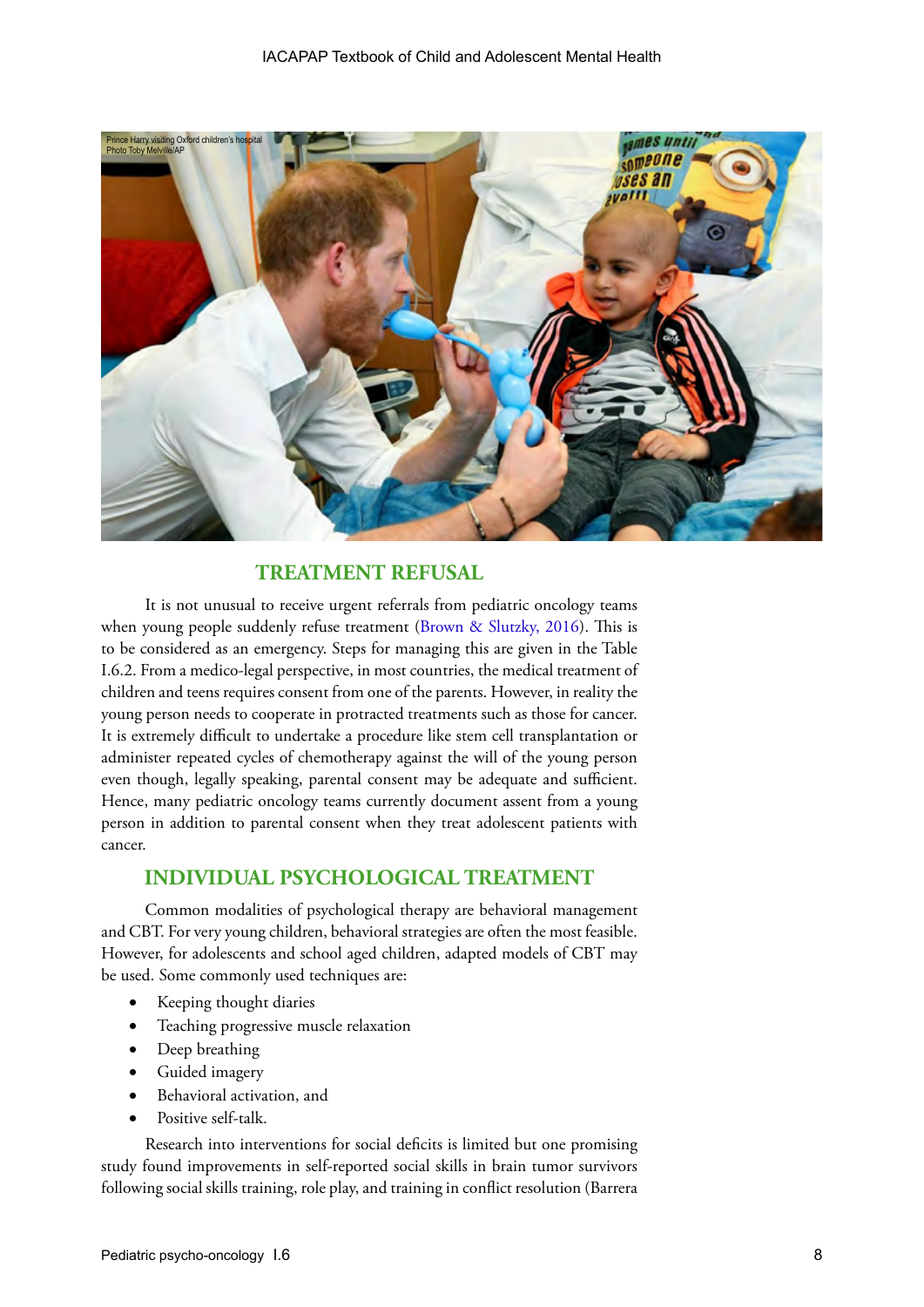| Table I.6.2<br>Steps to address treatment refusal in young people<br>with cancer |                                                                                                                                                                                                                                                                       |  |
|----------------------------------------------------------------------------------|-----------------------------------------------------------------------------------------------------------------------------------------------------------------------------------------------------------------------------------------------------------------------|--|
|                                                                                  | Establish rapport with the child. This is facilitated if the psycho-oncology team is familiar<br>with all the children seeking treatment for cancer in the hospital, following a shared care<br>model of service delivery                                             |  |
|                                                                                  | Discuss neutral, developmentally appropriate topics                                                                                                                                                                                                                   |  |
|                                                                                  | Assess the child's mental state to ascertain if the refusal is related to depression, anxiety,<br>or other problems. If that is the case, start treatment for the psychiatric condition                                                                               |  |
|                                                                                  | Conduct a risk assessment                                                                                                                                                                                                                                             |  |
|                                                                                  | Establish the context of treatment refusal. Evaluate if the young person has specific fears<br>associated with the treatment. A common reason is body image concerns associated with<br>chemotherapy. Situational fear or anxiety may require a few days to alleviate |  |
|                                                                                  | Work with the pediatric oncology team to explain in a developmentally appropriate<br>language the nature of the treatment and its importance. Convey, without instilling undue<br>fear, that without the treatment the disease is likely to become worse              |  |

Spend time discussing the treatment and addressing the fears

et al, 2018). A review of the management of executive functions' problems in children with posterior fossa tumors found cognitive remediation to be helpful for some aspects, although the evidence is limited (Wolfe et al, 2012). [Conklin et al](https://www.ncbi.nlm.nih.gov/pmc/articles/PMC2988638/) [\(2015\)](https://www.ncbi.nlm.nih.gov/pmc/articles/PMC2988638/) reported positive effects on cognition with a home delivered computerized program.

# **LOOKING AFTER THE FAMILIES**

#### **Planning a Family Session**

Once there is a referral to the pediatric psycho-oncology team, it is useful to plan a family session. If there are siblings who are in school, a session should be arranged on a weekend or after school hours. The main message that needs to be communicated to the family is that *family, the professionals and the young person are all on the same side, trying to deal with the cancer*. Making such a symbolic divide between the "cancer" and "everyone else," often helps the professionals and the family bond as a team. The team should encourage the family to continue being a close-knit unit, especially when the sick child is at home. The family needs to be empowered while myths and irrational fears should be dispelled.

# **Formal Family Therapy**

Some families may benefit from formal family therapy. The systemic and structural schools of family therapy have been used in medical settings. Strategic family therapy techniques are also useful with some of the very anxious families who would prefer to bring the child to hospital for even innocuous reasons. An example of the need to support a family would be when the child's mother spends considerable time trying to feed him, while the child refuses chewing and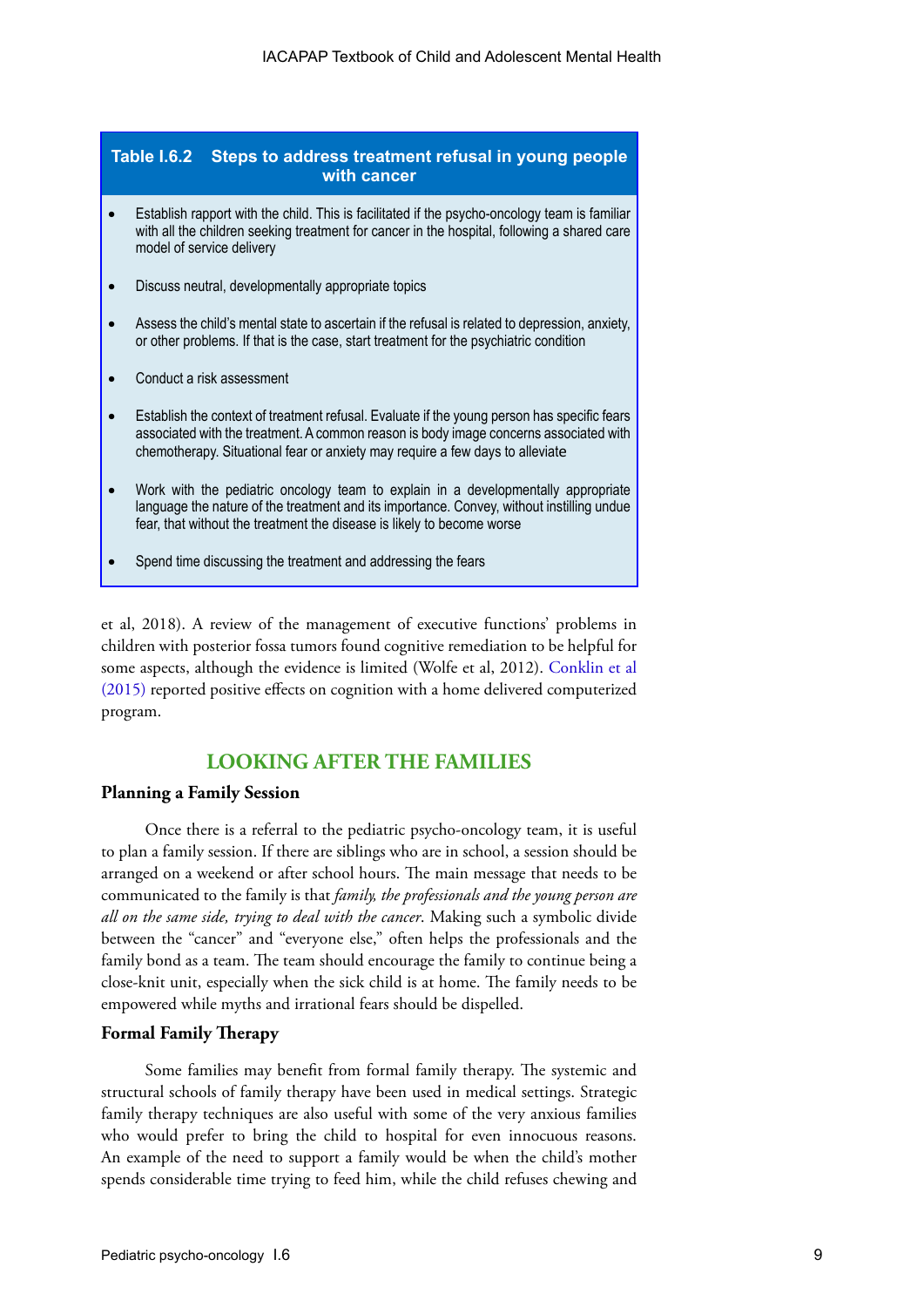swallowing. The clinical team are worried that this may lead to infection and make a referral to pediatric psycho-oncology as they cannot persuade the mother to stop force-feeding the child.

#### **Making Time for Siblings**

When the main caregiver within a family is intensely involved in looking after a sick child, this may have an adverse impact on the other children. For example, siblings can feel abandoned and grow angry and resentful. They may feel upset at the loss of consistent contact with both their parent and sick sibling. All children in the family, including those who are physically well, should be made to feel important and loved. Clinicians working with families should encourage siblings to continue with school and remind the caregivers to make time for the healthy siblings. Looking after the emotional needs of the healthy siblings is often overlooked and when done proactively often helps to bind the family together.

#### **Pharmacological Treatment**

Psychotropic medications can be useful in treating anxiety and mood disorders. They can also have a significant role in the management of other conditions like delirium and behavioral disturbances secondary to medication and general medical illnesses. Conklin et al (2010) reported long term positive effects on attention and social skills with carefully titrated doses of methylphenidate in brain tumor survivors.

When using medication for depression, it is important to know about the symptoms of the cancer, side effects of the chemotherapeutic agents, and possible drug-drug interactions. Choice of antidepressant will be based on this information, with the goal to manage depressive symptoms, manage somatic complaints—like pain syndromes or peripheral neuropathy—and reduce, or at least not worsen, the side effects of chemotherapeutic agents. Common antidepressants used include SSRIs, such as fluoxetine and escitalopram.

# **NEUROPSYCHOLOGICAL ASSESSMENT AND MONITORING OF LATE EFFECTS**

Pediatric patients with all types of cancer should have a complete psychosocial assessment covering psychiatric conditions, suicidal ideation, and adjustment, at the time of initial diagnosis, during cancer treatment, and at follow-up. Assessment of parental functioning may be needed as well..

Children treated for central nervous system malignancies and those with acute lymphoblastic leukemia who are treated with CNS directed therapies (e.g., high dose chemotherapy, radiation) are at increased risk for cognitive impairment (Nathan, 2007; Annett, 2015). Indeed, an estimated 50-60% of childhood cancer survivors are at risk for cognitive impairment (Hewitt et al, 2003). Children receiving CNS-directed therapies can suffer acute as well as long term cognitive deficits (Nathan, 2007). Age and intensity of treatment predict later neuropsychological functioning in children treated for acute lymphoblastic leukemia. The areas of cognitive functioning that are most commonly affected include: attention and concentration, memory, language, executive functions, sensory skills, visual-perceptual skills, and processing speed.

#### **The Mother who Wanted her Child to Eat Fruit**

An 8-year-old diagnosed with acute lymphocytic leukemia was admitted to the pediatric oncology ward. Nurses noticed that his mouth was often full of food. The staff soon discovered that his mother believed that eating pomegranate would "help to replenish the red blood cells." The child hated to eat pomegranate, kept the food in his mouth, and avoided swallowing it. The clinicians were soon worried that poor oral hygiene may make him vulnerable to infections. Nursing instructions had not been accepted by the parent and a referral was made to pediatric psychooncology.

After a psychosocial assessment, family therapy was offered to the family. It was discovered that the mother emphasized the importance of eating as she had very little control over the other things that were happening to her son. Over time, the patient's mother became less fixated on the child's diet and could focus on the bigger picture.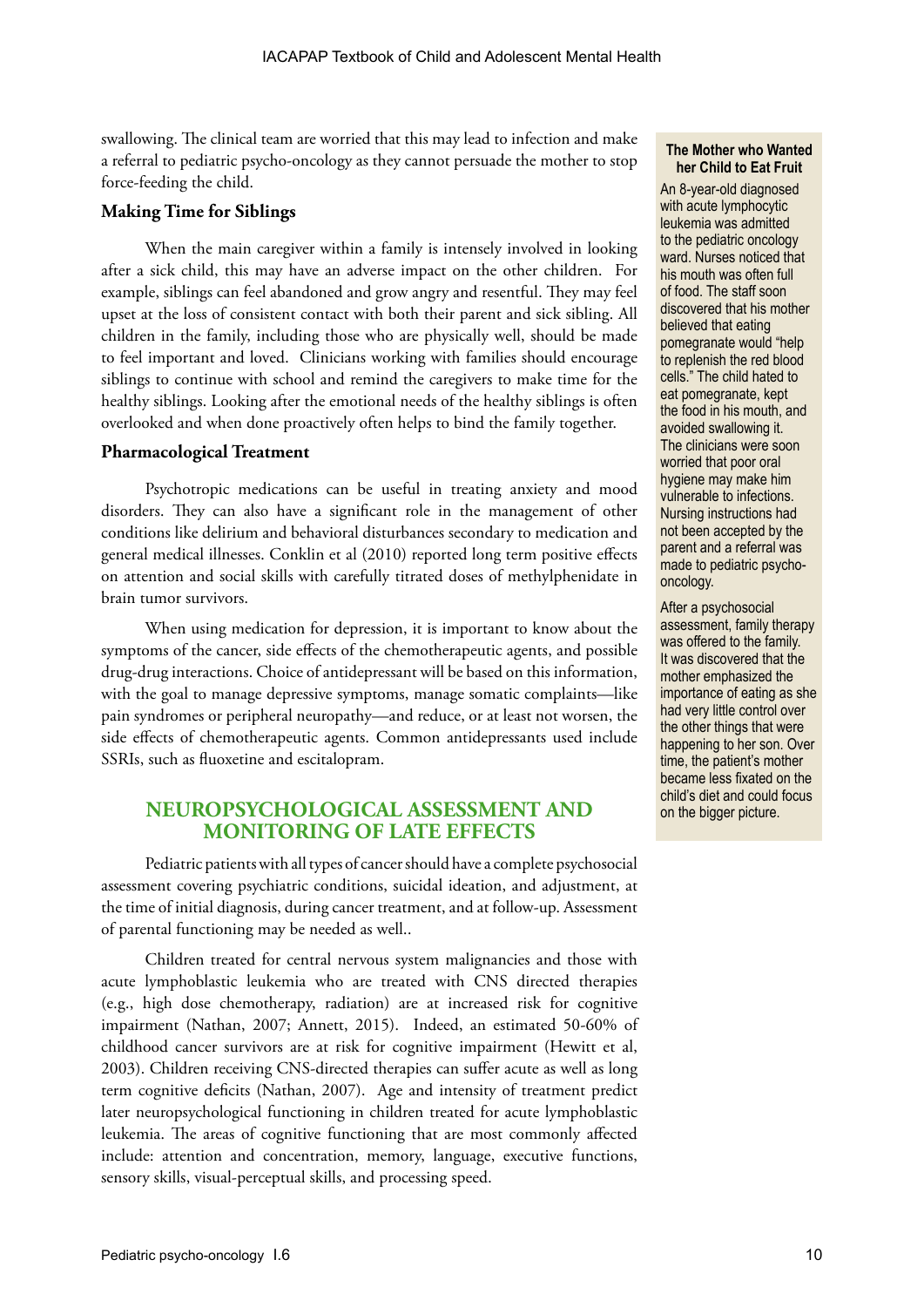#### IACAPAP Textbook of Child and Adolescent Mental Health

Neurocognitive outcome studies suggest that even when treatment has concluded, children and adolescents are at considerable risk for learning disabilities, reduced educational attainment, compromised employment, and functional impairments in adaptive life-skills, due to enduring neuropsychological deficits. Thus, practice parameters have recommended regular monitoring of neuropsychological functioning through parent and child interviews and standardized assessment protocols (Annett, 2015)

Routine monitoring interviews can be conducted by a range of mental health and health professionals because they are less reliant on training on specific neuropsychological instruments. Monitoring can include patient and parent interviews about school performance, changes in attention, visual-motor coordination, concentration, and memory. This type of monitoring should occur regularly during the acute phase of treatment, with regular follow up inquiries during the remaining treatment phases (Annett, 2015). These interviews can be readily implemented in most clinics, including those that have limited access to psychologists.

Patients identified through clinical interviews as having a decline in functioning should then be referred for more comprehensive neuropsychological and educational evaluation. High risk patients such as those with pediatric brain tumors and children receiving CNS-directed therapies should have a comprehensive neuropsychological assessment after treatment has concluded, followed by reevaluation at 2-3 years after therapy (Annett, 2015). Annual academic testing should be conducted by school personnel so that timely educational and vocational interventions can be implemented. Cancer centers without a neuropsychologist on staff should develop partnerships with psychologists within other hospitals or community practices to facilitate patient access to timely evaluation.

There are very few studies regarding the types of remediation intervention that should be implemented to address the neurocognitive deficits that emerge (Moore, 2013, Annett, 2015). The largest (161 survivors) randomized controlled clinical trial of a cognitive remediation program resulted in modest improvements in metacognitive strategies, improved attention, and academic abilities (Butler, 2008).

# **APPROACHES TO PEDIATRIC PALLIATIVE CARE**

Guidelines developed by the American Academy of Pediatrics (2013) and the Psychosocial Standards of Care for Children with Cancer and Their Families (Weaver, 2015) emphasize the importance of routinely incorporating principles of palliative care in pediatric cancer treatment. The [World Health Organization](https://www.who.int/cancer/palliative/definition/en/)  [\(2018\)](https://www.who.int/cancer/palliative/definition/en/) defines pediatric palliative care as follows:

- It encompasses the active total care of the child's body, mind, and spirit, and giving support to the family
- It begins when the illness is diagnosed and continues regardless of whether or not a child receives treatment directed at the disease
- Health care providers must evaluate and alleviate the child's physical, psychological, and social distress.
- Effective palliative care requires a broad multidisciplinary approach that includes the family and makes use of available community resources; it can be successfully implemented even if resources are limited.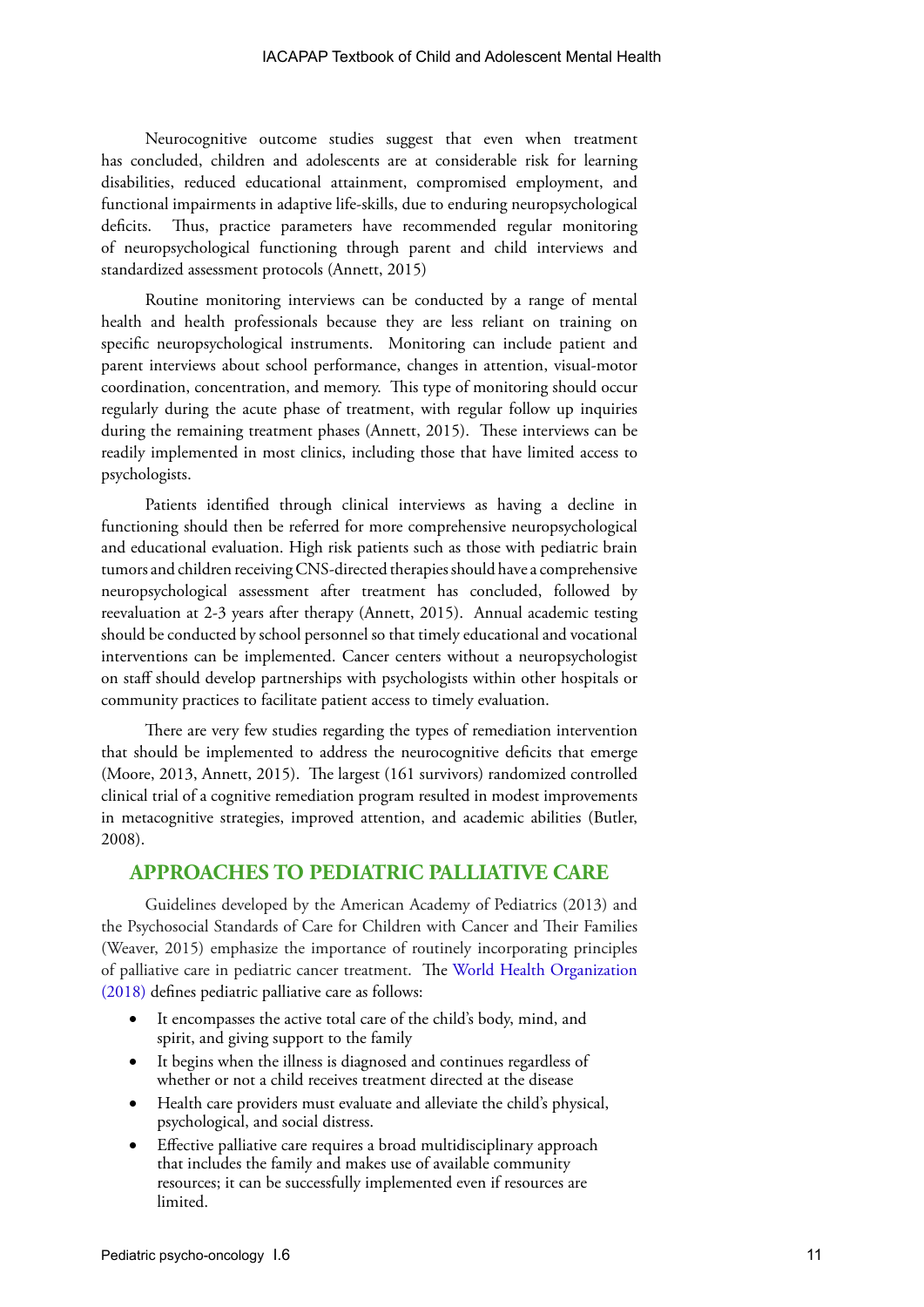The essential components of pediatric palliative care identified through published studies, expert opinion, and practice parameters include (Himelstein, 2004; American Academy of Pediatrics, 2013; Weaver, 2015):

- Establishing compassionate and honest communication between the medical team, the child, and family
- Providing ongoing assessment and intervention to lessen physical and psychological suffering
- Addressing the child's and family's spiritual needs
- Engaging the child and family in advance care planning
- Addressing the financial burdens experienced by the family
- Providing support to siblings and
- Providing bereavement support to the family after the death of the child

Given the central importance of supporting children and families in a developmentally informed manner, members of a psycho-oncology team are particularly well prepared to undertake an active role in the delivery of palliative care services (Glazer et al, 2018).

# **Communication Strategies**

Direct, honest and timely communication with children, adolescents, and their families about the nature of the illness and prognosis is a cornerstone of pediatric cancer care and palliative care (Weaver, 2015). The Psychosocial Committee for the International Society of Pediatric Oncologists (Masera, 1997) has recommended full disclosure to the child at a pace the child can accommodate, following a sharing conference with the parents. Some parents may have concerns based on cultural, religious grounds or personal experiences with cancer about informing their child about the severity of the illness and poor prognosis. Similarly, family members may fear that providing such information to children will lead to an increase in anxiety or depression. These concerns will need to be addressed directly by offering them psychoeducation about the potential psychological distress that can result when children are given partial and incomplete information. Specifically, children are keen observers of their family and caretakers and often come to astute conclusions about the seriousness of their medical condition even if they have not been informed of the specifics (Walsh, 2018; Glazer, 2018; [Johnson,](https://journals.plos.org/plosone/article?id=10.1371/journal.pone.0181024)  [2017](https://journals.plos.org/plosone/article?id=10.1371/journal.pone.0181024)). Occasionally, a child may not want to know, and clearly communicates this to the treating team. In this situation, one needs to explore the reasons for such a preference.

Without direct and honest medical communication, children are likely to develop increased levels of anxiety because of a lack of clear information about their condition. Research has shown that adolescents in particular have a strong desire for honest conversation about their medical condition and prognosis (Weaver, 2015). A member of the mental health team can take the key role of helping parents and the medical team come to an agreement about a staged delivery of information to the child, as well as providing parents with direct guidance regarding communication strategies with their child and the siblings.

# **ADVANCE CARE PLANNING AND DECISION MAKING**

Palliative care discussions should provide families and youth with clear information about options for end of life care, such as the type of treatment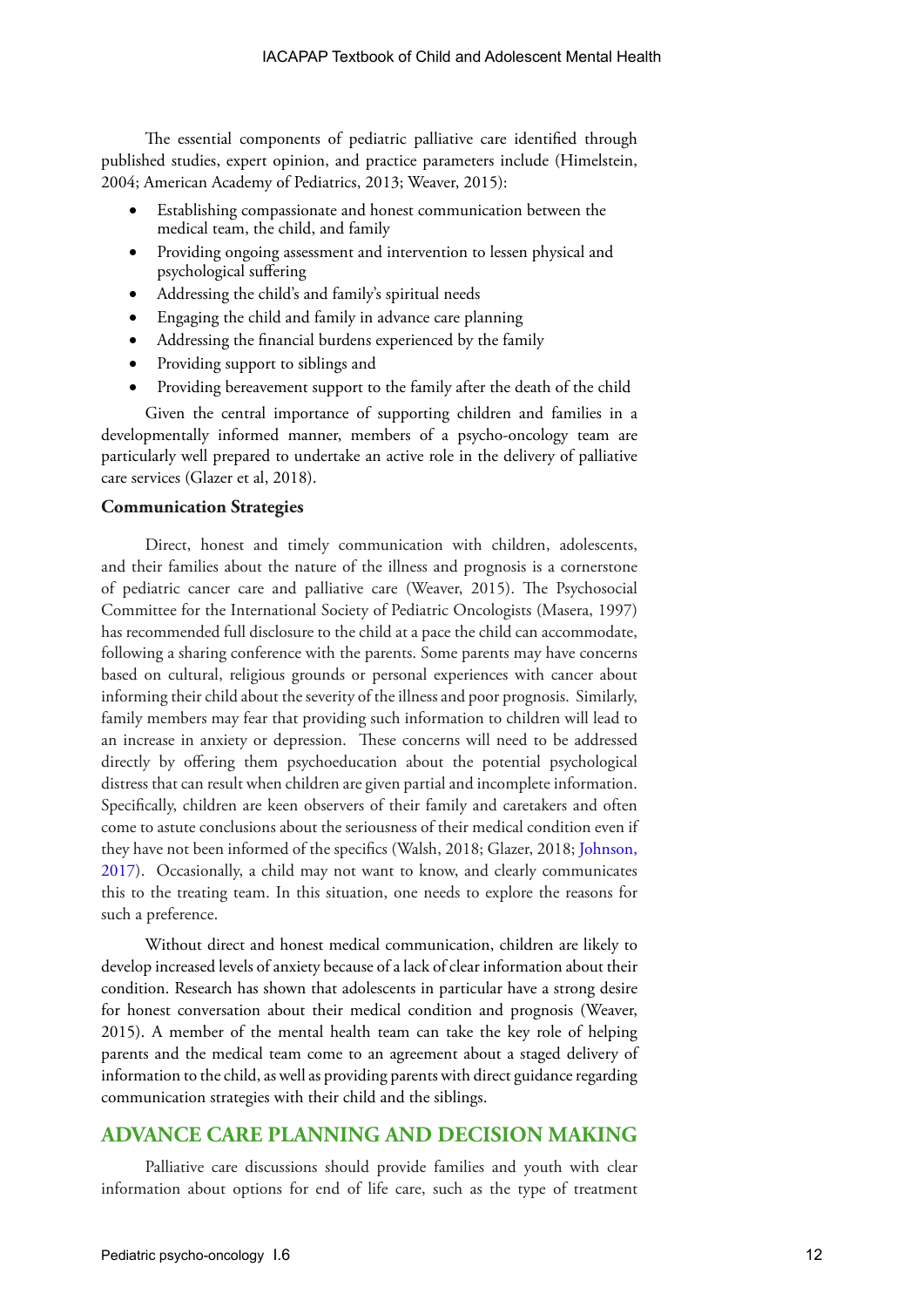interventions that family and the child may choose to alleviate physical and psychological distress, the utility or futility of life-sustaining interventions such as mechanical ventilation and cardiac resuscitation, and family preferences about location of death. The significance of family centered advanced care planning with children and adolescents has become increasingly recognized as an important aspect of palliative care (Weaver, 2015).

A developmentally informed advance care planning workbook (Voicing My CHOiCES) was developed by the National Cancer Institute to assist youth in identifying their preferences for end of life care [\(Zadeh, 2015\)](https://www.ncbi.nlm.nih.gov/pmc/articles/PMC5157833/). This workbook allows youth to put in writing their wishes regarding the persons they would like to make healthcare decisions for them, the type of life support they would elect to have, the spiritual or religious activities they would like incorporated into their care, the location of death, and the type of funeral service they would prefer (e.g., burial, cremation, organ donation). The psycho-oncology team can play a central role in assisting families, children, and medical providers to have candid and direct conversations about end of life preferences aligned with the family and child's cultural and spiritual values.

# **THE DEATH OF A CHILD IN THE HOSPITAL WARD**

Supporting dying children is often a challenge for clinicians due to the intense emotions experienced by everyone involved. However, with advanced planning and a cohesive approach, this clinical challenge can be addressed in an ethical and compassionate manner. The cornerstone is open and frequent communication with the patient and family. It is also important to recognize the impact of the death of a child on the other children in the ward and their families. We recommend that children's cancer centers develop guidelines and

# **Table I.6.3 Managing end of life care**

- Understand the expectations of the patient and family. Primarily, this entails active listening and will need to be done repeatedly during the entire journey
- Help the pediatric oncology team to communicate with family members and the patient. Communication should convey that everything that can be done has been done
- Promote realistic hope. This does not mean about prolongation of life but about expectations that there will be fewer distressing symptoms in the last few days
- Facilitate shared decision making. For example, by empowering the child and family to participate in managing some of the symptoms such as pain, breathlessness etc. This gives the family an opportunity to participate and understand the nature of the situation more fully
- Visit the patient and the family regularly and be present at the time of death, if possible.
- If staff members are distressed with a particular death in the ward, it may be useful to have a session with the staff
- Provide support to family members who request help after the normal bereavement period

Advanced care planning is informing the treating professionals and loved ones of the future medical care one would like to receive if one becomes unable to explain one's wishes. Advanced care planning promotes care that is consistent with a person's goals, values, beliefs and preferences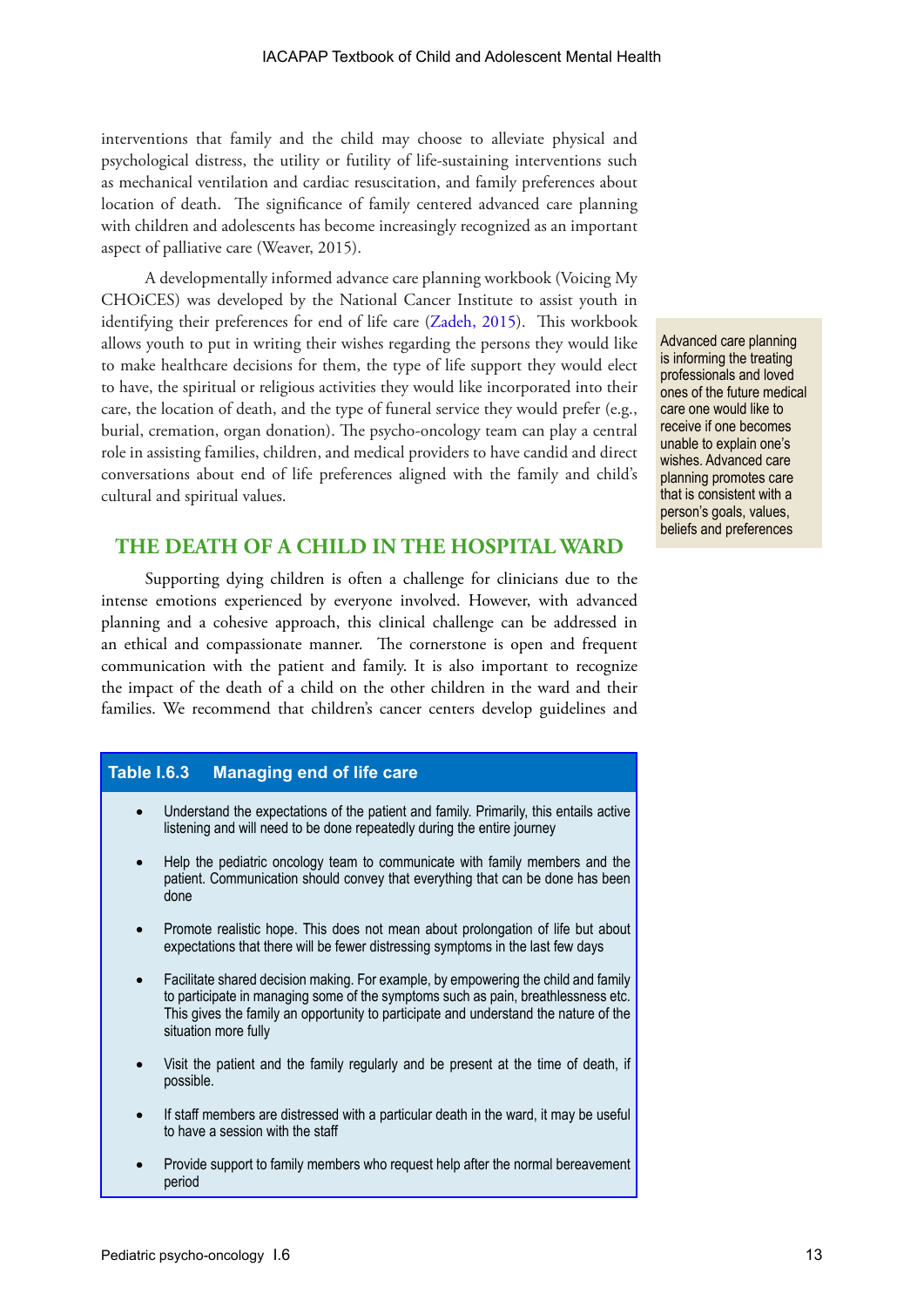# **Table I.6.4 Death of a child in the hospital**

- If death is imminent, allow close family members in the room with the child
- Ensure the room is not visually disturbing for the family members when they visit the patient (e.g., by getting rid of spills, excess medical equipment)
- Bereavement is a private affair and repeated intrusions from professionals should be avoided.
- At least one member of the medical team should be present so that everyone feels the dying child matters as much in death as in life
- Following death, the usual protocols of the hospital should be followed. A doctor attending to the child should break the news to the family at an appropriate time, if they are not already there, in the room.

strategies to deal with such situations while respecting the bereaved family's right to confidentiality. The team should be mindful that even clinicians looking after the child may need emotional support.

# **Supporting a Child When a Parent Is Dying of Cancer**

Occasionally psycho-oncology clinicians are asked to evaluate and support young people whose parent or sibling is the cancer patient. Helping a child come to terms with the imminent death of a close family member is one of the most difficult tasks in psycho-oncology. There are specific child bereavement charities who train professionals working with children going through grief.

# **Bereavement Support Following the Death of a Child**

Bereavement care for parents and siblings for anticipatory grief and after the death of a child has been strongly supported by the American Academy of Pediatrics (2013) and in the Standards for Psychosocial Care (Lichtenthal et al, 2015). Parents and siblings can experience prolonged grief, lasting from months to years, following the death of a child; such bereavement reactions have been known to lead to poor psychological outcomes. Bereaved parents are at increased risk for depression, anxiety, and posttraumatic stress disorder (Lictenthal et al, 2015). Families can also experience a sense of further loss and abandonment when they no longer have ongoing contact with members of the medical and psychosocial team with whom they have often formed strong relationships.

Importantly, however, families who receive support during the anticipatory grieving process have less complex grief following the death of a child (Donovan et al, 2015), particularly if bereavement support is extended beyond the hospital experience following the death. Studies have established the substantial psychosocial benefits of bereavement services for families (Lichtenthal et al, 2015). A review examining 30 hospital-based bereavement programs found that bereavement services helped family members feel cared for and supported by staff, reduced the sense of isolation, and led to reports of improved coping and personal growth (Donovan et al, 2015).

Medical settings vary considerably in their capacity and resources to provide bereavement services. Some have sufficient resources to have multidisciplinary teams providing a broad range of services, such as attending funerals, sending cards



Click on the image above to view a short video clip about managing grief in children (4:08)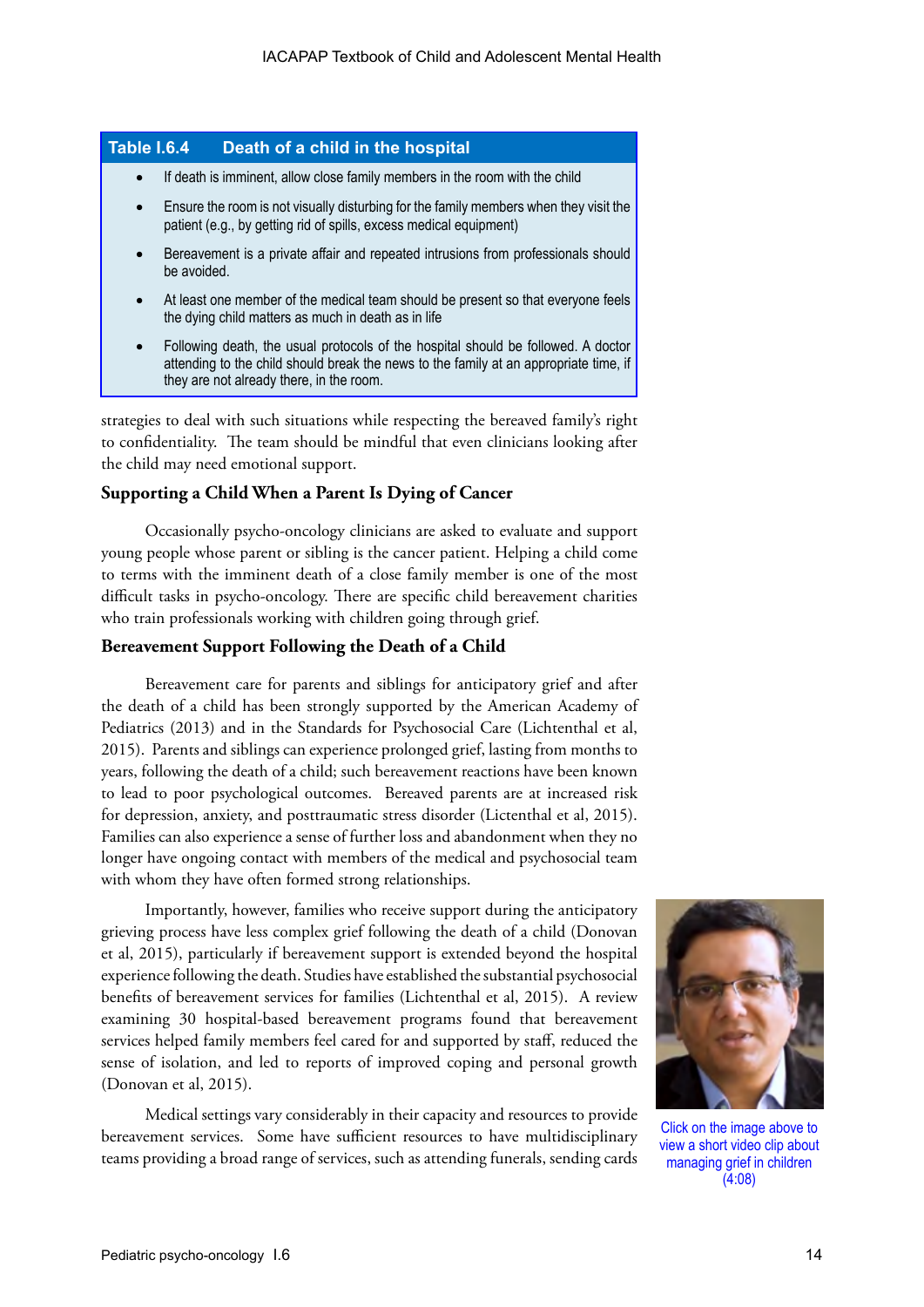or emails, follow-up phone calls, connecting parents to other families who have lost a child, establishing group support programs, conduct home visits or hospitalbased family meetings during the first year following the loss, and establishing an annual day of remembrance for all families to attend. Some oncology programs conduct formal clinical assessments of parents' and siblings' coping in order to make referrals for follow-up mental health support if needed. Yet, others have very limited resources to offer even minimal follow-up inquiries with families.

Practice guidelines (American Academy of Pediatrics, 2013; Lichtenthal et al, 2015) strongly recommend that bereavement care be provided for anticipatory grief and continue after the death of the child. A member of the health care team should contact the family at least once following the death of a child, to let the family know that their child and them are not forgotten, as well as to assess the family's emotional, psychological, spiritual, and practical needs. Additionally, a member of the psychosocial team should work to identify families that are at risk of poor psychological outcomes and refer them to social or mental health services. Importantly, each family has a unique manner of grieving, therefore, bereavement programs should be flexible to individualize the type of support offered (Donovan, 2015).

Child mental health professionals can assume a leadership role in pediatric palliative care teams by promoting interdisciplinary methods of evaluating child and family coping along the continuum of care, including the bereavement period. Mental health providers can also assist in creating a network of community-based resources to which families can be referred for ongoing support.

Importantly, the American Academy of Pediatrics (2013) has recommended that members of the health care team receive ongoing psychological, ethical, and spiritual support to assist them with the stress of caring for children with lifelimiting diseases. Within the hospital setting, support for all staff can be provided through peer support groups, group debriefing, psychological and spiritual counseling, and educational programs tailored for the health care team. Mental health professionals can develop psychoeducational programs and a culture of support for the hospital staff who experience the psychological challenges of caring for seriously ill children.

#### **Ongoing Mental Health Interventions Following the Death of a Child**

Some families request ongoing mental health support for siblings experiencing bereavement because they are at a loss as to how to support the surviving children. It is important to inform them that most children are resilient; this helps them overcome adversity and loss if supported by friends and family, without professional help. Parents often benefit from reassurance that the symptoms exhibited by their children are part of the normal grieving process and will likely resolve gradually. If there are symptoms of pathological grief (e.g., absence of grief or very severe and prolonged grief) then professional help may be advisable. Mental health intervention may be necessary when there is parental psychopathology or psychosocial adversity that affects the adults' ability to support surviving children.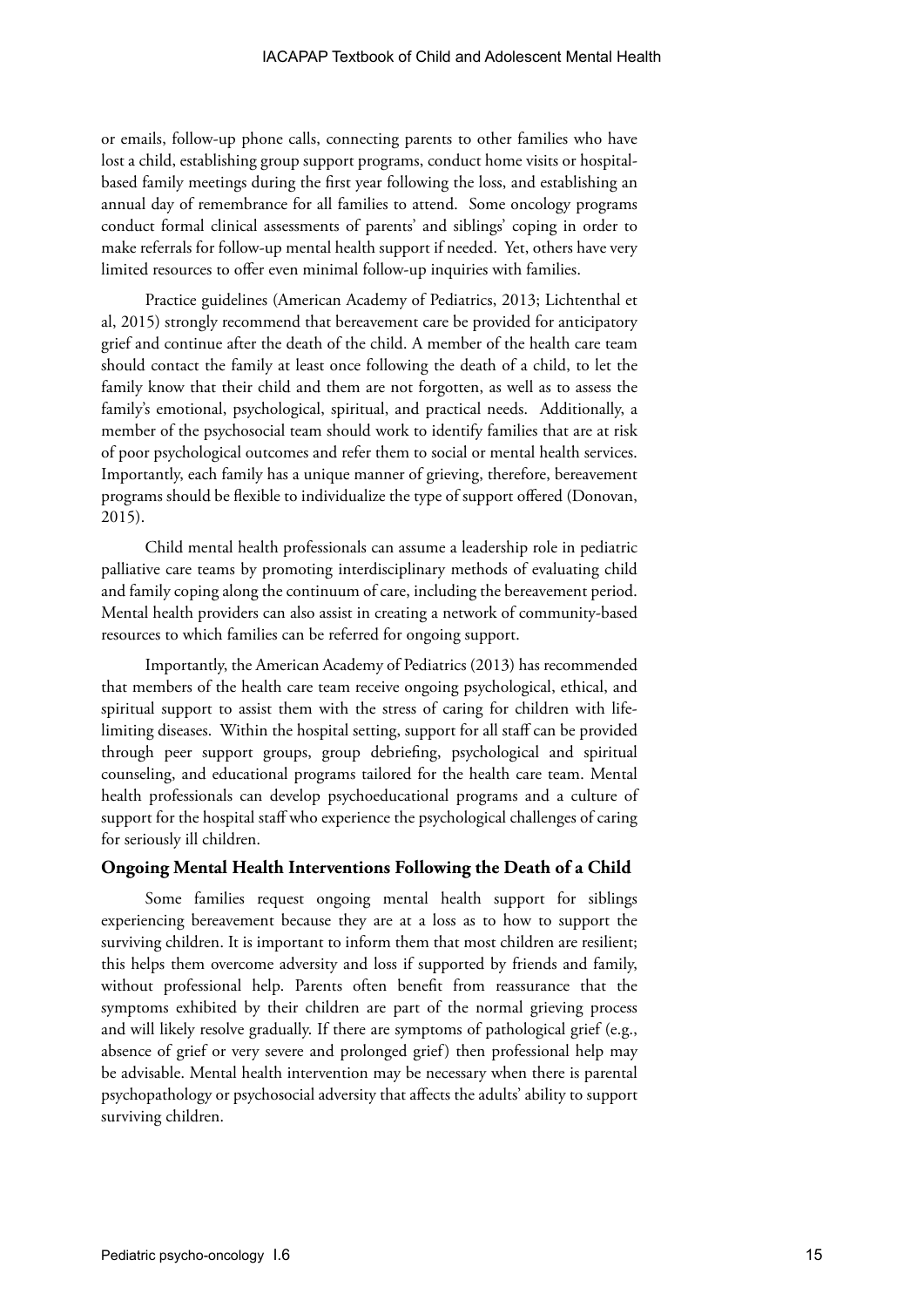# **CONCLUSION**

Pediatric psycho-oncology is a challenging yet rewarding field. Mental health clinicians entrusted with working with children and young people with cancer need to be well versed with the unique strategies and methods of working with children and have a clear understanding of the nuances of working with children with specific types of cancer. With increased survival, pediatric psycho-oncology is likely to become increasingly important in the overall planning of cancer care in children.

# **REFERENCES**

- American Academy of Pediatrics (2013). Pediatric palliative care and hospice care commitments, guidelines and recommendations. *Pediatrics* 132:966-972.
- Annett R, Patel S, Phipps S (2015). Monitoring and assessment of neuropsychological outcomes as a standard of care in pediatric oncology. *Pediatric Blood Cancer* 62:S460-S513.
- Arch E, Gerhardt C, Barrera M et al (2012). Family factors associated with academic achievement deficits in pediatric brain tumor survivors. *Psycho-Oncology*  22:1731-1737
- Barrera M, Atenafu E, Sung L et al (2018). A randomized control intervention trial to improve social skills and quality of life in pediatric brain tumor Survivors. *Psycho‐Oncology* 27:91–98.
- Brown AEC, Slutzky AR, (2017). Refusal of treatment of childhood cancer: a systematic review, *Pediatrics* 140:e20171951.
- Bruce M, Gumley D, Isham L et al (2011). Post-traumatic stress symptoms in childhood brain tumour survivors and their parents. *Child: Care, Health and Development* 37:244–251.
- Butler R, Copeland D, Fairclough D et al (2008). A multicenter, randomized clinical trial of a cognitive remediation program for childhood survivors of a pediatric malignancy. *Journal of Consulting and Clinical Psychology* 76:367–378.
- Carlson-Green B, Morris RD, Krawiecki N (1995) Family and illness predictors of outcome in pediatric brain tumors. *Journal of Pediatric Psychology* 20:769–784.
- Conklin HM, Ogg RJ, Ashford JM et al (2015). Computerized cognitive training for amelioration of cognitive late effects among childhood cancer survivors: a randomized controlled trial. *Journal of Clinical Oncology* 33:3894-3902.
- [Conklin HM, Reddick WE, Ashford J et al \(2010\). Long-term](https://www.ncbi.nlm.nih.gov/pmc/articles/PMC2988638/)  [efficacy of methylphenidate in enhancing attention](https://www.ncbi.nlm.nih.gov/pmc/articles/PMC2988638/)  [regulation, social skills, and academic abilities of](https://www.ncbi.nlm.nih.gov/pmc/articles/PMC2988638/)  [childhood cancer survivors.](https://www.ncbi.nlm.nih.gov/pmc/articles/PMC2988638/) *Journal of Clinical Oncology* [28: 4465-4472.](https://www.ncbi.nlm.nih.gov/pmc/articles/PMC2988638/)
- Donovan L, Wakefield C, Russell V et al (2015). Hospital-based bereavement services following the death of a child: a mixed study review. *Palliative Medicine* 29:193-210.
- Drozdowicz L, Bostwick J (2014). Psychiatric adverse effects of pediatric corticosteroid use. *Mayo Clinic Proceedings* 89:817-834.
- Fiorini J. J. & Mullen J. A. (2006). Understanding Grief and Loss in Children, VISTAS: Compelling Perspectives on Counseling, 7:31-34.
- Glazer J, Pao M, Schonfeld D (2018). Life-threatening illness, palliative care and bereavement. In A Martin, M Block, F Volkmar, (eds) *Lewis' Child and Adolescent Psychiatry* 5th edition. Philadelphia: Wolters Kluwer, 946-956.